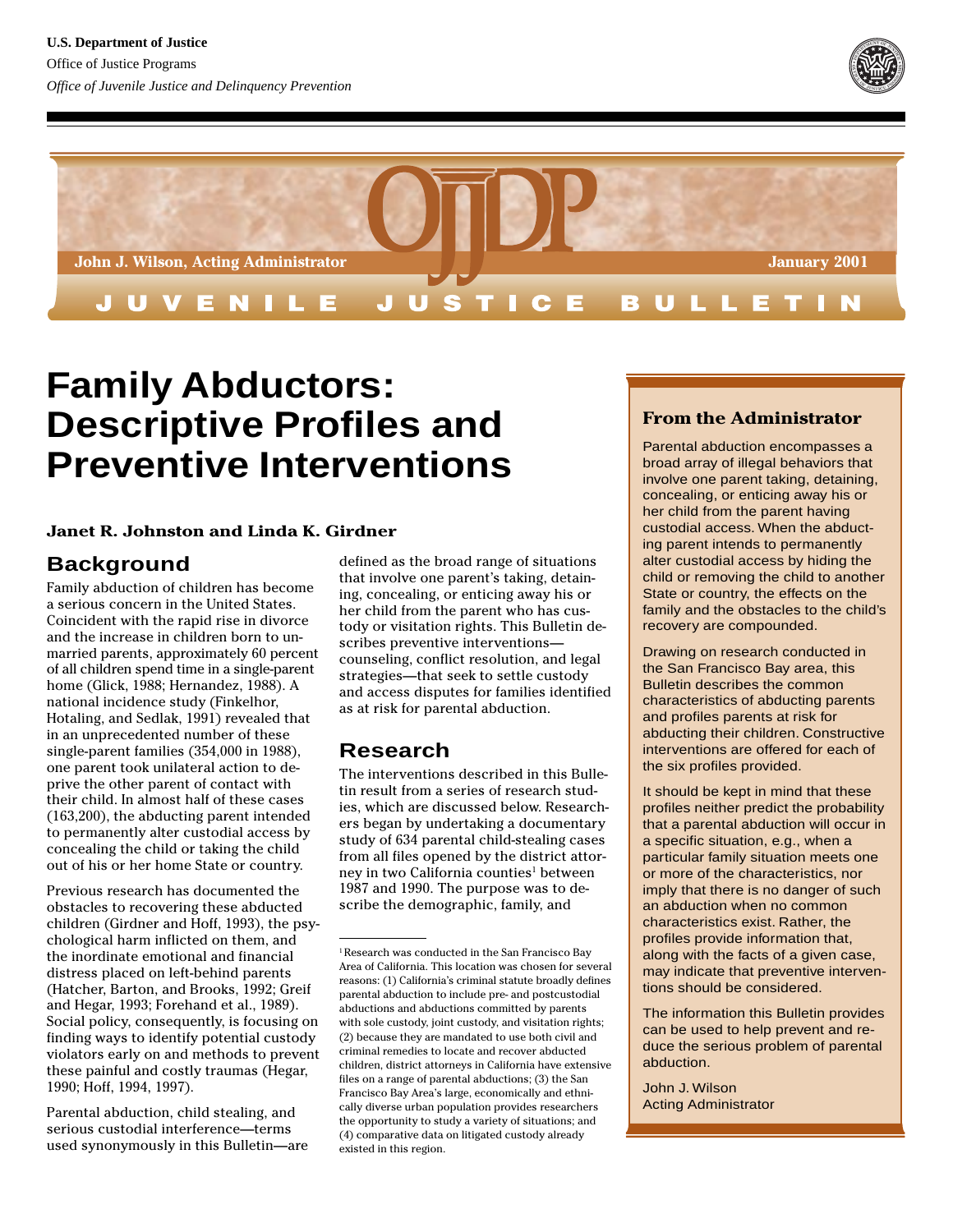dispute characteristics of custody violators and the legal system's response to parental child stealing (Sagatun-Edwards, 1998). Researchers then drew a small representative sample from the 1990 case records and, 3 years later, conducted indepth interviews and administered psychological tests to 70 parents from 50 families—35 men and 35 women, half of whom were abductors and half of whom were left-behind parents. Researchers systematically compared the demographic, psychological, and dispute characteristics of these abducting families with similar data from 114 parents of 57 high-conflict families (i.e., families with repeated custody litigation) referred by family court services during 1990 (Johnston, Girdner, and Sagatun-Edwards, 1999). This comparison identified the similarities and differences between parents who resort to illegal actions and parents who use legal procedures to resolve custody and visitation disputes. The major characteristics that distinguished abducting parents from nonabducting parents were then arranged into six profiles of parents at risk for engaging in serious custodial interference (Johnston, 1994).

In the second phase of the research, family court counselors from eight San Francisco Bay Area counties used the risk profiles to identify potential custody violators and refer them to specialized preventive interventions. Fifty identified families were assigned randomly to 10 or 40 hours of confidential, free counseling provided by mental health professionals (psychologists, social workers, and marriage and family counselors) with special training in the dynamics of highly conflicted separating and divorcing families and in abduction risk. The counseling intervention sought to accomplish the following:

- ◆ Address the underlying psychological conflicts and disturbed family dynamics that contributed to the impasse in resolving custody disputes.
- ◆ Help parents focus on their children's individual and developmental needs.
- ◆ Give parents information about abduction laws in their State and the consequences of custody violations.
- ◆ Provide parents with referrals and access to appropriate social, health, and legal services in their communities.

A followup study conducted 9 months after the counseling intervention found that, compared with baseline (precounseling)

measures, at-risk parents as a group were substantially more cooperative, expressed less disagreement, and were more likely to resolve disputes over custody issues than before. Incidents of violence between at-risk parents decreased. Most important, only 10 percent of families experienced serious custodial interference during the followup period, compared with 40 percent prior to the counseling intervention. Women generally showed more consistent improvement than men for most of the outcomes measured. There was no evidence that the 40 hour intervention was more effective than the 10-hour intervention (Johnston, 1996), but this finding must be qualified. In contrast to the families that received 40-hour therapist-only services, the families that received 10-hour treatment were linked up with additional services. The families that received 10-hour treatment, therefore, could conceivably have received more services. Of even greater significance was the unanticipated effect that counseling intervention had on both sets of families.

Compared with abducting families identified earlier in the research for purposes of developing risk profiles, the at-risk families assigned to counseling received heightened attention in family court. These families received more explicit court orders and more frequently were subject to judicial hearings, custody evaluations, appointment of a child's attorney or special master (arbitrator), and supervised visitation. Researchers hypothesize that these court-imposed constraints and monitoring of the families were partially responsible for the positive outcomes observed during the 9-month followup period. If further research confirms this hypothesis, the implication is that early case management in the court together with brief, strategic, legal, and psychological counseling—may be sufficient to prevent many custodial violations.

### **Common Characteristics of Abducting Parents**

Before presenting the distinguishing features of the risk profiles, it is important to describe the features that most of the profiles have in common:

◆ Abducting parents are likely to deny and dismiss the other parent's value to the child. This tendency is greater in abducting parents than in parents who chronically litigate custody. Abducting parents believe that they, more than anyone else, know what is best for

their child; they cannot see how, or even why, they should share parenting with their ex-partner.

- ◆ Abducting parents are likely to have very young children (the mean age is 2–3). Such children are easier to transport and conceal, are unlikely to verbally protest, and may be unable to tell others their name or other identifying information. Older children who are taken or retained in violation of custody orders are usually those who are particularly vulnerable to influence or have colluded with the abducting parent.
- ◆ Most abducting parents (except those characterized as paranoid delusional) are likely to have the support of a social network—family, friends, cultural communities, cult-like groups, or an underground dissident movement—that provides not only practical assistance (money, food, lodging) but also emotional and moral support to validate the abducting parent's extralegal actions.
- ◆ Most custody violators do not consider their actions illegal or morally wrong, even after the involvement of the district attorney's office.
- ◆ Mothers and fathers are equally likely to abduct their children, although at different times—fathers, when there was no child custody order in place; mothers, after the court had issued a formal custody decree.

It is significant that half of the families studied fit more than one risk profile. For this reason, a combination of strategies was often needed to help settle custody disputes.

### **Profiles of Parents At Risk for Abducting Their Children**

#### **Profile 1: When There Has Been a Prior Threat of or Actual Abduction**

When a parent has made credible threats to abduct a child or has a history of hiding the child, withholding visitation, or snatching the child from the other parent, there is justifiable distrust between parents and a heightened risk for further serious custody violation. This risk profile is usually combined with one or more of the other profiles. In these cases, the underlying psychological and social dynamics that motivate the child stealing need to be understood and addressed. When other risk factors are present, one or more of the following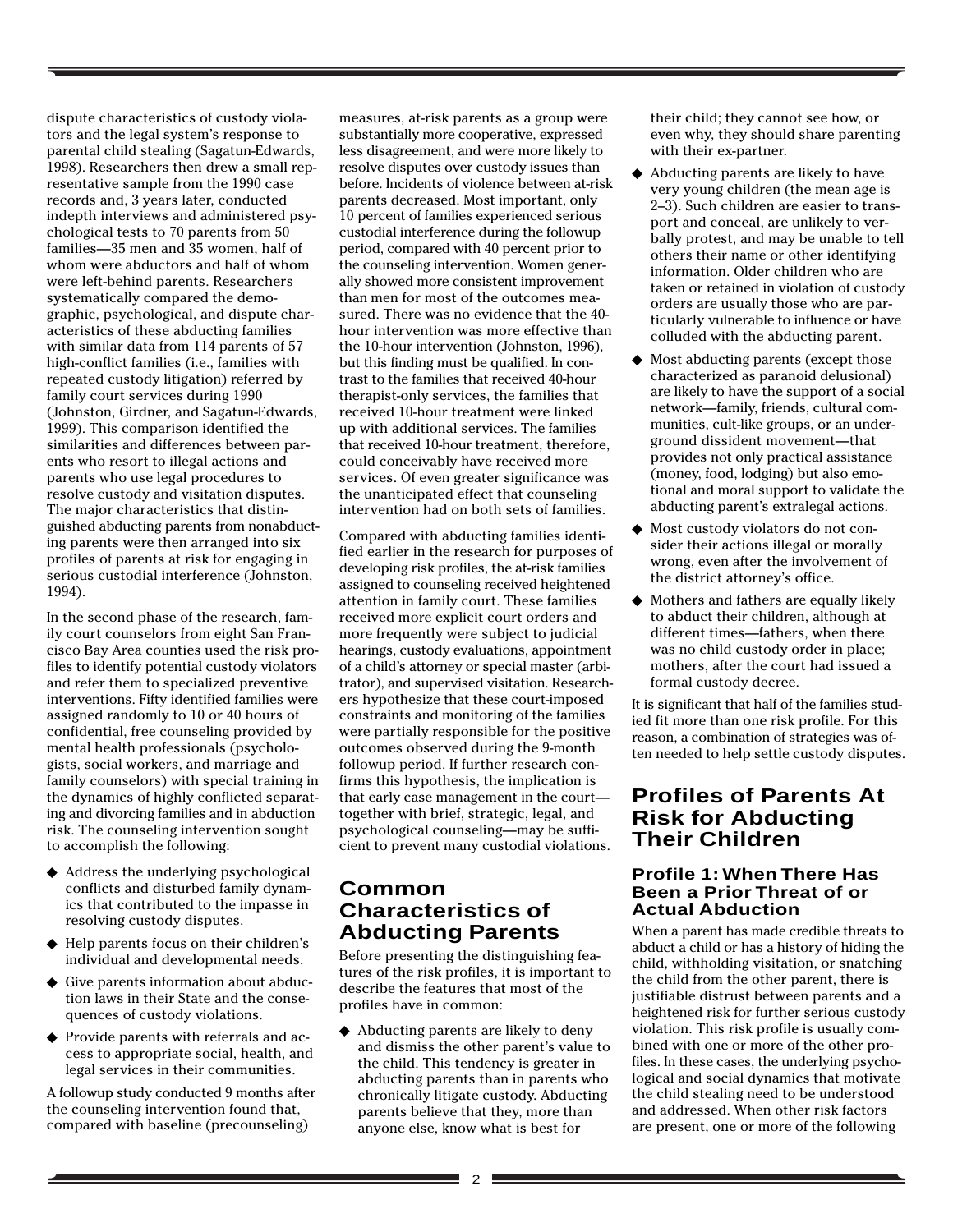are general indicators of threat of flight with a child:

- ◆ The parent is unemployed, homeless, and without emotional or financial ties to the area.
- ◆ The parent has divulged plans to abduct the child and has the resources or support of extended family or underground dissident networks to survive in hiding.
- ◆ The parent has liquidated assets and made maximum withdrawals of funds against credit cards or borrowed money from other sources.

**Interventions.** At the request of a concerned parent, the court can take a number of specific steps when an imminent threat or actual history of parental abduction exists. A court order should be in place, specifying which parent has custody, defining arrangements for the child's contact with the other parent, designating which court has jurisdiction, and requiring the written consent of the other parent or order of the court before a parent can take the child out of the area. If visitation is unsupervised, plans for access for the noncustodial parent should denote times, dates, places of exchange, holiday periods, etc. The court order should also specify consequences for failure to observe its provisions. Parents should be encouraged to keep a certified copy of the custody order available at all times.

An explicit court order outlining the above provisions can be presented to the appropriate embassy or agency providing passports and birth certificates, with the request that the custodial parent be notified if the other parent attempts to obtain copies of such documents without the certified written authorization of both parents or the court. The child's passport also

can be marked with the requirement that travel not be permitted without similar authorization. The child's and parents' passports may be held by a neutral third party, and the court may require (or both parents may stipulate) that a substantial bond be posted by the departing parent especially if the departing parent is leaving the United States on vacation.

School authorities, daycare providers, and medical personnel also should have a copy of the custody order and can be given explicit instructions not to release the child or any records of the child to the noncustodial parent. If possible, relatives and others who might support a parent in hiding a child should clearly understand their criminal liability if they aid and abet in what some State laws consider a felony.

Supervised visitation is a fairly stringent method of preventing parental abduction and is typically used to prevent recidivism in serious cases. It may be difficult to convince a judge to curtail a parent's access to his or her child this severely without substantial proof that the parent has already committed a crime. High-security supervision is expensive and difficult to obtain, and there are no guidelines for determining how long it should be in force. Parents who have recovered their children after a traumatic abduction typically have tremendous anxieties and often try to insist on supervised visits for years afterwards.

#### **Profile 2: When a Parent Suspects/Believes Abuse Has Occurred and Friends and Family Members Support These Concerns**

Many parents abduct their child because they truly believe that the other parent is



abusing, molesting, or neglecting the child. These abducting parents feel that authorities have not taken their allegations seriously and have not properly investigated their concerns. In these cases, repeated counterallegations are likely to occur between parents, decreasing effective communication and increasing hostility and distrust. Parents who have the fixed belief that abuse has occurred—and will continue to occur—then "rescue" the child, often with the help of supporters who concur with their beliefs. Supporters, as previously discussed, might include family members, friends, or an underground network (usually women) that helps "protective" parents (usually mothers) obtain new identities and find safe locations.

In a disturbing number of such cases, the child has been previously exposed to neglectful and abusive environments (e.g., domestic violence, substance abuse, or other criminal behavior by a parent). Often, an unsubstantiated allegation of sexual abuse by a father or stepfather motivated a mother to abduct her child. In these cases, children's protective agencies and courts may fail to take measures to protect the child. Instead, they may trivialize the allegations, dismissing them as invalid or the product of a malicious divorce. Some forms of abuse, such as inflicting emotional abuse or allowing a child to witness domestic violence, do not meet official criteria of direct harm to the child. In other cases, often those involving ethnic minority families living in poverty, parents may not know how to present their concerns to authorities in a convincing manner. In these cases, subsequent investigations are cursory, and courts have insufficient substantiating evidence to take action.

**Interventions.** The first order of business in cases involving allegations of abuse is to ensure that a careful and thorough investigation of the allegations takes place. Accusing parents are likely to become calmer and more rational if they feel that investigators are taking their concerns seriously. Accused parents are more cooperative if approached with a respectful request to help the investigators discover what might have incited the suspicions of abuse.

During this investigative stage, authorities should take precautions to ensure that there is no ongoing abuse or, alternatively, to protect a parent—who may in fact be innocent—from further allegations. Such precautions may include supervised visitation, especially if the child is very young, clearly frightened, or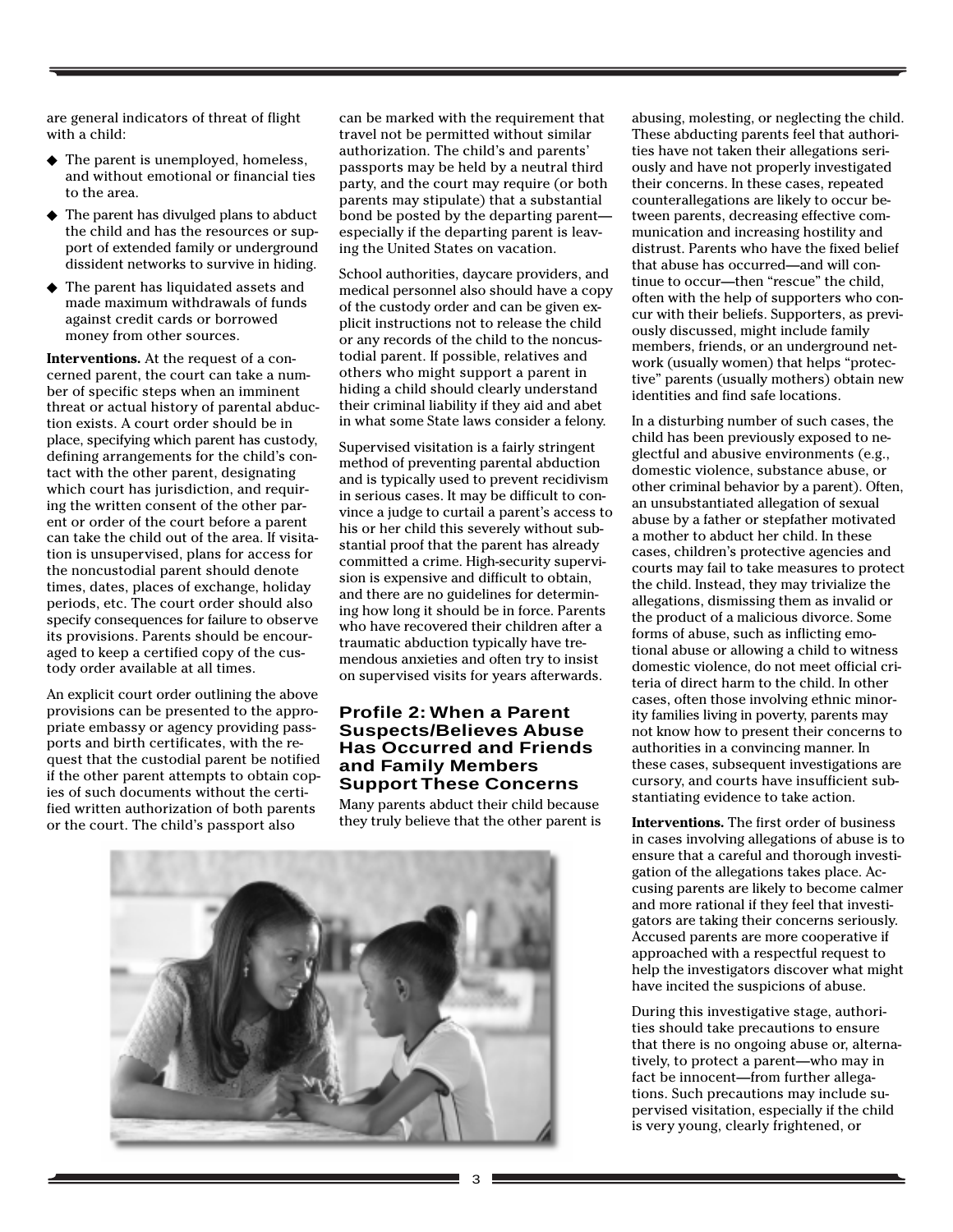distressed and demonstrating symptoms of emotional and behavioral disturbance in response to parental visits. Investigators can show the accusing parent how to respond to the child and how to make accurate observations without confounding the investigative process. They also can counsel the parent on how not to react visibly to the child's unusual verbal statements and behaviors (e.g., sexualized play) in a manner that might encourage the child to repeat these statements and behaviors to get attention. Whenever possible, this intervention should involve concerned extended family members and other social support persons. Moreover, it is helpful if all relevant professionals involved with the family are authorized by the parents or court to talk with each other so they can support the family cohesively during the investigation and not incite anxiety by offering discrepant, premature conclusions.

Investigators—preferably with expertise in both child abuse and the dynamics of highly conflicted divorcing families should assemble data about the allegations and the child's symptomatic behavior and should use the data to formulate alternative possible explanations and reasoned conclusions. Investigators should share any findings with both parents and their support persons. In rare cases, especially if severe psychopathology is diagnosed in both parents and their extended families, the child may be placed in the temporary care of a neutral third party (with supervised visitation to both parents), allowing investigators time to sort out who or what is fueling the claims of abuse.

Professionals working with cases involving allegations of parental abuse should keep in mind that lack of substantiation is not proof that abuse has not taken place. Extreme distrust and anger between parents often are the legacy of unproved accusations and can affect the fragmented, divorced family for years, putting the child at risk for continued emotional—if not physical—abuse. These families need long-term structure for rebuilding trust between parents and ensuring the child's protection. This structure can include one or more of the following:

- ◆ Mandated counseling for one parent or both parents to ensure appropriate parenting practices.
- ◆ Appointment of a special master (coparenting coordinator and arbitrator) to help parents communicate with each other, make reality checks of their

mutual distrust, monitor the situation, and—where authorized to do so—make necessary decisions for the family when disputes reoccur.

- ◆ Provision of long-term therapy for the child that offers a safe place for sorting through fears and phobias and disclosing abuse should it occur or reoccur.
- ◆ Appointment of a legal representative (guardian *ad litem*) for the child in the event of further legal action.

#### **Profile 3: When a Parent Is Paranoid Delusional**

In this profile, one parent demonstrates flagrantly paranoid, irrational beliefs and behaviors or psychotic delusions about the other parent. These accusing parents may claim that their former partners have harmed or are exercising mind control over them or their child. The accusing parents usually do not need the support of others in these beliefs; their own convictions are sufficiently fixed to justify what they consider to be urgent and necessary steps to protect themselves and the child.

Although this diagnosis is rare (about 4 percent of the studies' samples), parents fitting this profile are often the most dangerous and frightening of abductors especially if they have a history of domestic violence, hospitalization for mental illness, or serious substance abuse. Typically, they are overwhelmed by their divorce and believe their former partners have betrayed and exploited them. They may be obsessed alternately with desires for reconciliation and fantasies of revenge.

It is important to note that psychotic parents do not perceive the child as a separate person. Rather, they perceive the child as fused with themselves as a victim (in which case, they take unilateral measures to rescue their child), or they perceive the child as part of the hated other parent (in which case, they may precipitously abandon or even kill the child). Marital dissolution and instigation of a custody dispute generally trigger an acute phase of danger for these psychotic individuals, which can result not only in parental abduction but also in murder and suicide.

**Interventions.** Family courts need to have procedures in place to protect the child in cases involving serious delusional thinking by one parent or both parents. A lethality assessment can indicate how acute the danger is (Hart, 1988).

If the noncustodial parent is psychotic, visitation must be supervised in a highsecurity facility and the custodial parent should be helped to devise a safety plan for all other times. The psychotic parent's visitation rights may need to be suspended if he or she repeatedly violates the visitation order; highly distresses the child by the contact; or uses his or her time with the child to denigrate the other parent, obtain information about the other parent's whereabouts, or transmit messages of physical harm, death threats, or child abduction. If an evaluation determines that reinstatement of parent-child contact is appropriate, visitation typically should begin under supervision, preferably in the presence of a mental health professional.

If the custodial parent or the child's primary care person is psychotic, extreme care must be taken so that the litigation and evaluation processes do not precipitate abduction or violence. The family court may need to obtain an emergency

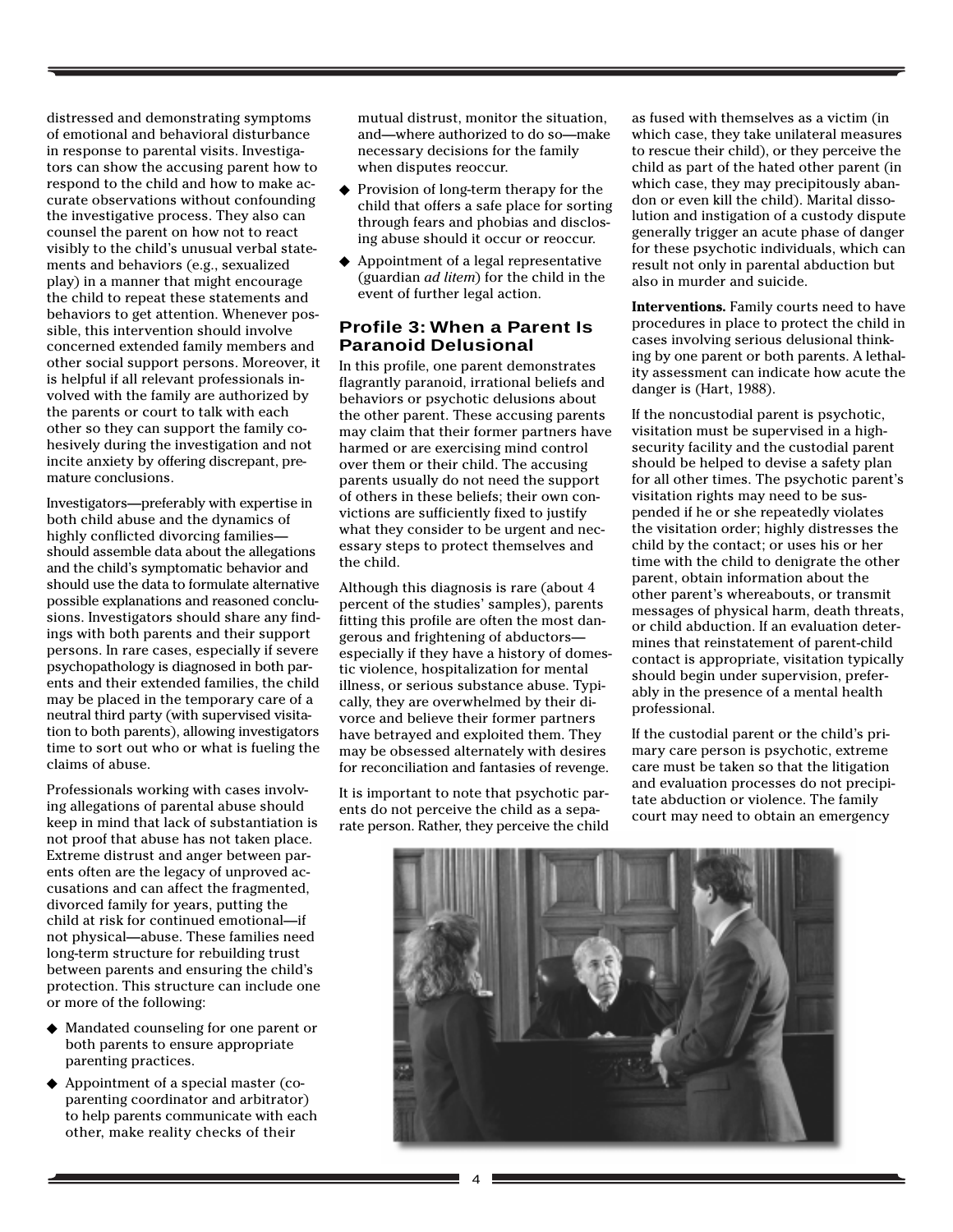psychiatric screening and use *ex parte* hearings (without notice to the psychotic parent) to effect temporary placement of the child with the other parent or a third party while investigators undertake a more comprehensive psychiatric and custody evaluation. In these emergency situations, there should be a confidentiality waiver allowing all relevant professionals to share information about the case with each other. The psychotic parent may need legal representation, and the child may need to have an attorney appointed for any subsequent litigation. The court may need to appoint a judicial officer or special master to monitor implementation of any court orders requiring the parent and/or the child to undergo psychiatric treatment.

#### **Profile 4: When a Parent Is Severely Sociopathic**

Sociopathic parents are characterized by a long history of contempt for any authority including the legal system—and flagrant violations of the law. Their relationships with other people are self-serving, exploitive, and highly manipulative. They are likely to hold exaggerated beliefs about their own superiority and entitlement and are highly gratified by their ability to exert power and control over others. Cases involving sociopathic parents often include a history of domestic violence. As with paranoid and delusional parents, sociopathic parents are unable to perceive their children as having separate needs or rights. Consequently, they often use their children blatantly as instruments of revenge or punishment or as trophies in their fight with the ex-partner. Hence, the sociopathic parent believes that domestic violence and child abduction can be perpetrated with impunity. Like paranoia, a diagnosis of severe sociopathy is rare (4 percent of the studies' samples).

**Interventions.** For a parent diagnosed with severe sociopathic personality disorder, confidential therapeutic mediation and family counseling constitute an inappropriate and possibly dangerous intervention. Such interventions are inappropriate because a sociopathic parent lacks the capacity to develop a working therapeutic alliance with a counselor. It can be dangerous because the sociopathic parent may hide behind the confidentiality of the program and manipulate and control the other parties—including the counselor to achieve his or her own ends. Sociopathic parents are unlikely to respect

agreements made in such a forum unless doing so suits their purposes.

If a sociopathic parent demonstrates blatant disregard of custody orders and violates restraining orders, supervised or suspended visitation is the appropriate response by the court. Access to the child may be reinstated after the parent meets clearly stated conditions, and then only in graduated steps to ensure compliance. Moreover, the court needs to respond immediately and decisively—with sanctions such as fines and jail time—to any overt disregard of explicitly defined custody and access orders to send a clear message that such violations are guaranteed to be costly. A coparenting coordinator with arbitration powers (as stipulated by the parent and/or ordered by the court) who is prepared to testify in court may be needed over the longer term to monitor the family situation for any further threat of abuse or abduction. Only when control mechanisms such as these are in place can family counseling and therapy be helpful in cases involving a sociopathic parent.

#### **Profile 5: When Parents Who Are Citizens of Another Country End a Mixed-Culture Marriage**

Parents who are citizens of another country (or have dual citizenship with the United States) and have strong ties to extended family in their country of origin have long been recognized as potential abductors. The risk of abduction is especially acute at the time of separation and divorce, when these parents may feel cast adrift from their mixed-culture marriage and may need to return to their ethnic or religious roots to find emotional support and reconstitute a shaken self-identity. Often, in reaction to being rendered helpless or feeling rejected and discarded by the ex-spouse, such parents may try to take unilateral action by returning with the child to their country and family of origin. This may be a way of insisting that the abducting parent's cultural identity be given preeminent status in the child's upbringing.

In this profile, parents at risk of becoming abductors are those who idealize their own family, homeland, and culture and deprecate American culture. They are likely to repudiate the child's mixed heritage. Furthermore, their own homeland may offer more emotional and financial support than is available in a location

near the ex-spouse. If the country of origin has not ratified the Hague Convention on the Civil Aspects of International Child Abduction, $2$  the stakes are particularly high, as recovery of the child can be difficult, if not impossible.

**Interventions.** Preventive measures for situations in which international abduction is a possibility include the range of actions discussed under profile 1 (prior threat of or actual abduction), especially restricting removal of the child from the State or country without authorization, preventing issuance of the child's passport, or requiring that the parent's and child's passports be surrendered. Difficulties occur when the child has dual citizenship, as foreign embassies and consulates are not under any obligation to honor these restrictions if the request is made by the ex-spouse who is a U.S. citizen. Instead, the court may require the parent who is a foreign national to request and obtain these assurances of passport control from his or her own embassy before granting the parent unsupervised visitation with the child. The foreignnational parent could also post a bond that would be released to the left-behind parent in the event of an abduction. At times of acute risk, investigators can monitor airline schedules so that an abducting parent and child could possibly be intercepted prior to leaving the United States or during a scheduled stopover in a country that is a party to the Hague Convention.<sup>3</sup>

A person may petition a foreign court to issue an order that parallels the provisions of the U.S. court order and can be enforced in the foreign court's country. The foreign court order can specify visitation and holiday arrangements, including dates and flight numbers, and can include a provision to return the child to the United States if the child is abducted or detained in the foreign court's country. This measure is potentially costly and time consuming for the parent who is a

<sup>2</sup> The Hague Convention on the Civil Aspects of International Child Abduction, ratified in 1986, is an international treaty that establishes administrative and judicial mechanisms to bring about the prompt return of an abducted or wrongfully retained child, usually to his or her country of habitual residence, and to facilitate the exercise of visitation across international borders. The Convention took effect in 1988, following enactment of the International Child Abduction Remedies Act, a Federal implementing statute.

<sup>3</sup> See www.missingkids.com/international/ international\_division.html for current signatories to the Hague Convention on the Civil Aspects of International Child Abduction.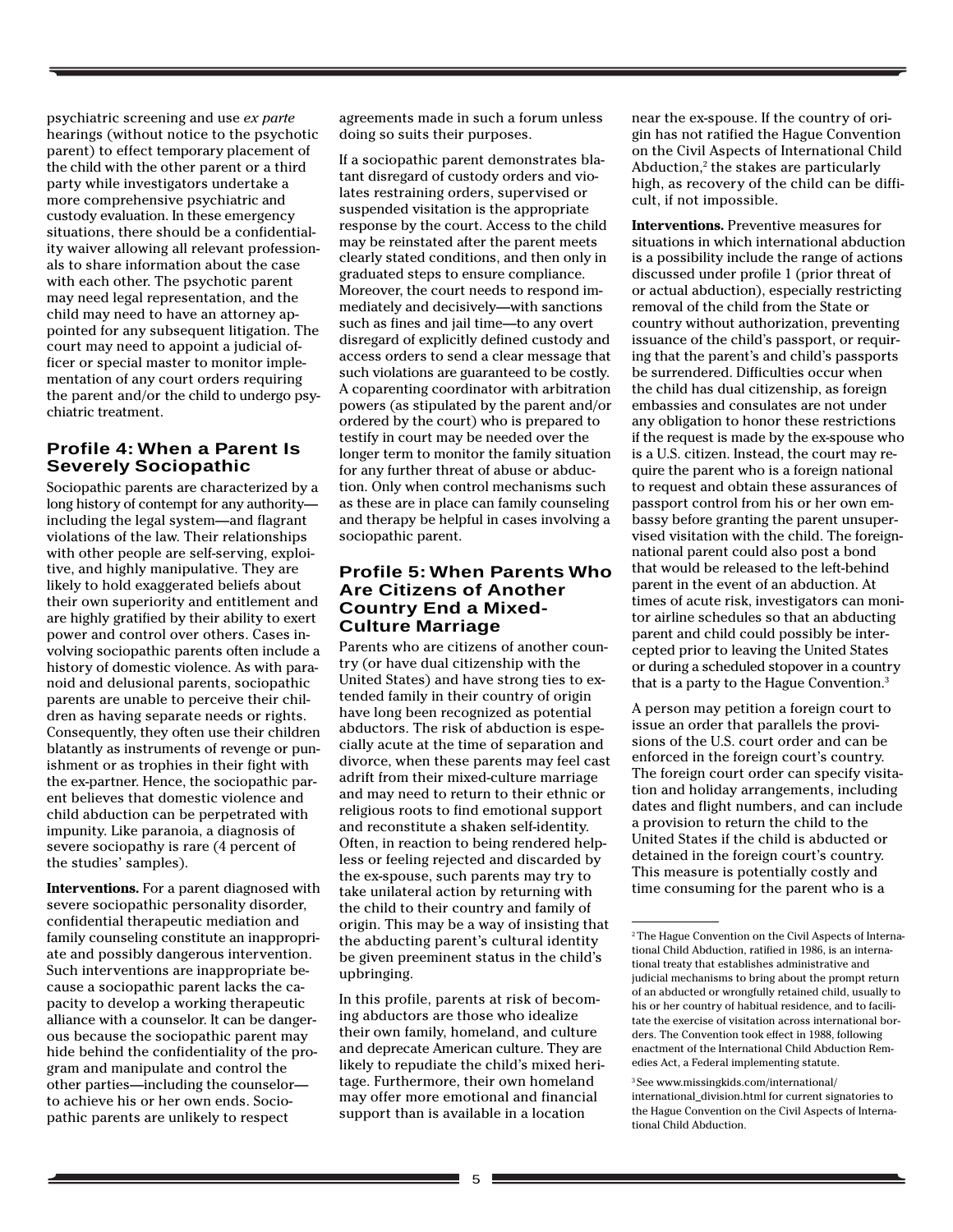U.S. citizen because it usually involves hiring legal representation in the foreign country and crafting a reciprocal order that conforms to both countries' child custody laws and procedures (Crouch, 1996). The cost, however, may be warranted if it diminishes the risk involved in granting foreign nationals their understandable wishes to visit their homeland with their children if the home country is not party to the Hague Convention. It is also important for all involved parties to know that U.S. laws exclude non-U.S. citizens who abduct a child out of the United States—and their foreign relatives and friends who assist in keeping a child abroad—from entering the United States. This information may deter non-U.S. citizens who travel in and out of the United States from being party to child abduction.

Although the above measures can help prevent abductions, they do not address the underlying factors that may prompt parents to abduct their child and flee to another country, nor do they sufficiently deter parents who are highly motivated to abduct. To help these parents settle their internal conflicts, culturally sensitive counseling and mediation are needed to discern and address underlying psychological dynamics. These parents should be reminded that the child needs both parents and opportunities to appreciate and integrate his or her mixed cultural or racial identities. Parents who have idealized their own culture, childhood, and family of origin may need encouragement to adopt a more realistic perspective. It may also be necessary to provide alternative sources of emotional and financial support to help a homesick parent remain in the area and find ways to visit the foreign homeland with assurances for the return of the child.

#### **Profile 6: When Parents Feel Alienated From the Legal System and Have Family/ Social Support in Another Community**

Several subgroups of potential parental abductors feel alienated from the judicial system. These parents rely on their own informal networks of kin, who may live in another geographical community, to resolve family problems—including custody disputes. Listed below are five such subgroups.

**Subgroup 1.** Parents who are indigent and poorly educated lack knowledge about custody and abduction laws and cannot



afford legal representation or psychological counseling that would help them resolve their disputes appropriately. In the research study described earlier in this Bulletin, 38 percent of abducting parents belonged to this subgroup.

**Subgroup 2.** Parents who have had prior negative experiences with the criminal or civil courts do not expect family courts to be responsive to their plight. In the research study described earlier in this Bulletin, 50 percent of abductors and 40 percent of left-behind parents had an arrest record.

**Subgroup 3.** Parents who belong to certain ethnic, religious, or cultural groups may hold views about childrearing that are contrary to prevailing custody laws, which emphasize gender neutrality and the rights of both parents. For example, many low-income African Americans who were overrepresented in this profile consider childrearing to be the prerogative of the mother and her maternal kin.

**Subgroup 4.** A mother who has a transient, unmarried relationship with her child's father often views the child as her exclusive property, and her extended family supports this belief. In the study, almost half of the abducting parents had never married their child's other parent. Many of the women had assumed they had sole custody and were genuinely surprised, often outright aggrieved—especially if the father had not provided child supportwhen they were informed that the father, by law, had joint rights to the child.

**Subgroup 5.** Parents who are victims of domestic violence are at risk of abducting their child, especially when the courts and community have failed to take the necessary steps to protect them from abuse or to hold the abuser accountable. Joint custody, mediated agreements, and visitation orders too often leave victims vulnerable to ongoing violence, despite their separation from the abuser. When such victims abduct their child, the violent partners may successfully obscure the facts about the abuse and activate abduction laws to regain control of their victims.

**Interventions.** Of all the at-risk parent profiles, socially and economically alienated parents, especially women, have the best prognosis for an effective preventive intervention, which is limited only by the lack of helpful community resources. Some helpful resources these parents need include the following:

- ◆ Legal counseling and advocacy, i.e., access to information and education about custody and abduction laws and about the rights of both parents—even when there has been no marriage or sustained relationship. Abuse victims need advocates to help them obtain restraining orders and custody and visitation orders that do not place them in further danger. Alienated parents need a user-friendly court system, a cooperative clerical staff, language translation services, and support persons who will accompany them through the legal process.
- ◆ Access to affordable psychological counseling services for themselves and their children. Such services can help them manage their emotional distress and vulnerability and strengthen their parenting capacities at the time of separation and after divorce.
- ◆ Family advocates to help them bridge the cultural, economic, and logistical chasms to access other community resources, such as domestic violence services, substance abuse monitoring and counseling, training and employment opportunities, housing options, and mental health services.
- ◆ Important members of their informal social networks to be included in any brief intervention to provide these vulnerable families with long-term support and protection.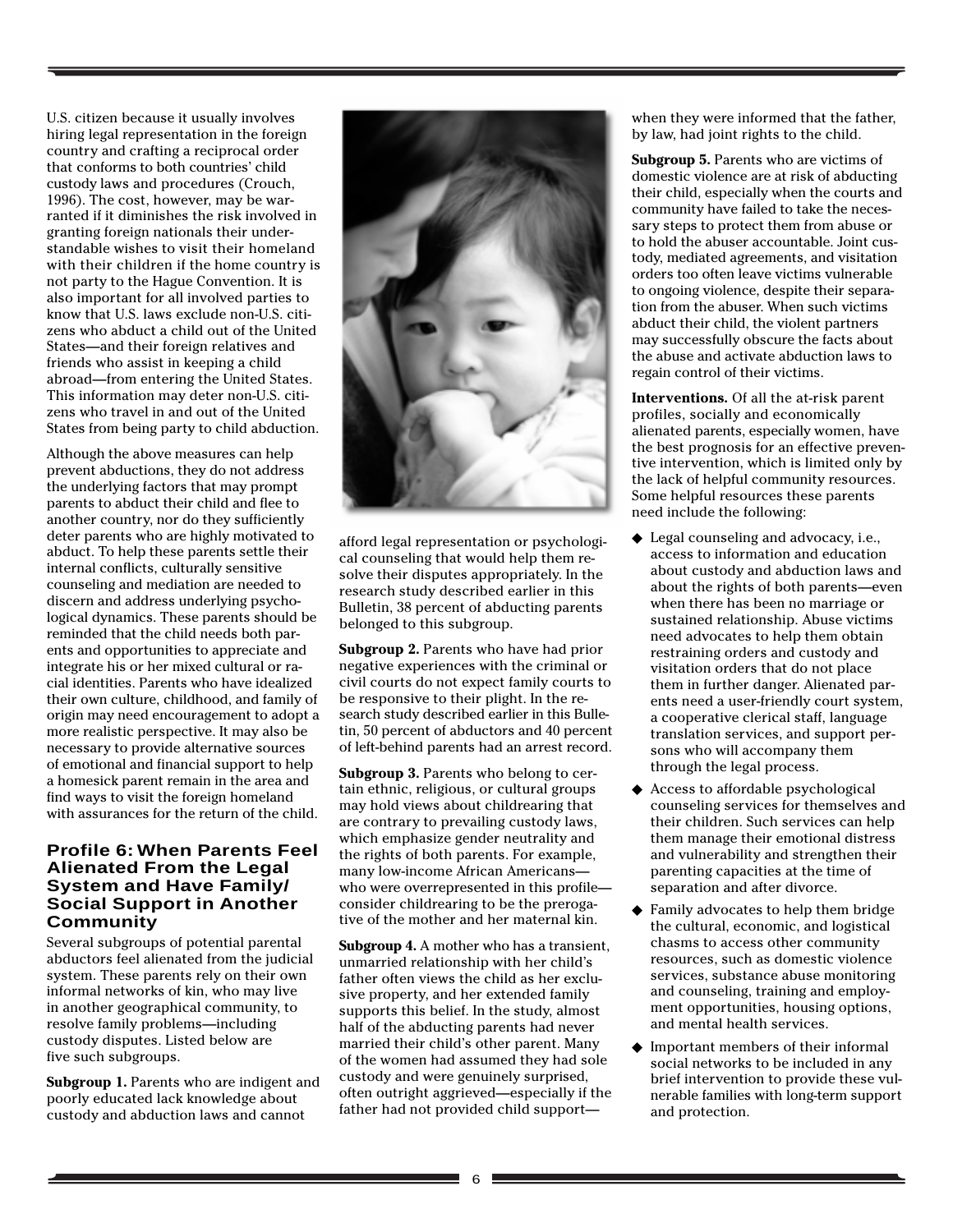# **Conclusion**

The profiles of parental risk for abduction described in this Bulletin were derived from a relatively small descriptive study comparing samples of abducting and litigating individuals with custody disputes. It is not known to what extent these samples are representative of the larger populations of abducting and litigating parents in other jurisdictions. These descriptive data do not provide any statistical prediction of the probability that an abduction will occur when any individual or family situation meets the criteria for one or more of these profiles; nor is it possible to estimate the probability of an abduction occurring when these criteria are not met.

Given this limited knowledge about parental abduction and the difficulty of predicting future behavior, what principles should guide the Nation's social policies for preventive interventions? Many of the interventions prescribed above are simply good standards of professional and court practice for the provision of legal and psychological counseling, mediation, and custody evaluation services, especially to those who are economically and socially alienated. The social policy dilemmas arise in those instances involving restrictions to the custody and access rights of parents as preventive measures. Policymakers must ask, "Is it worse not to have protected a child who is subsequently abducted or to have placed restrictions on the rights of a parent who may have never abducted?" They must decide what responsibility the court should assume in protecting children from possible abduction, in the absence of any actual wrongdoing, by a divorcing parent who is, for example, foreign-born and homesick for familiar surroundings.

The authors propose that the more restrictive measures suggested in this Bulletin are warranted under three conditions:

- ◆ When the risks for abduction are particularly high, as indicated by prior custody violations, clear evidence of plans to abduct, and overt threats to take the child.
- ◆ When obstacles to locating and recovering an abducted child would be particularly great, as they would be in uncooperative jurisdictions in some States and abroad—especially in countries not party to the Hague Convention.
- ◆ When the child faces substantial potential harm from an abducting parent,

such as a parent who has a serious mental or personality disorder, a history of abuse or violence, or little or no prior relationship with the child.

### **For Further Information**

American Bar Association Center on Children and the Law 202–662–1720 202–662–1755 (fax) E-mail: ctrchildlaw@abanet.org Internet: www.abanet.org/child

Hilton House (Web site on international abduction) 408–246–8511 408–246–0114 (fax) E-mail: hilton34@hiltonhouse.com Internet: www.hiltonhouse.com

National Center for Missing and Exploited Children (NCMEC) 703–274–3900 703–274–2222 (fax) Internet: www.missingkids.com

Office of Juvenile Justice and Delinquency Prevention Child Protection Division 202–616–3637 202–353–9093 (fax) E-mail: rlaney@ojp.usdoj.gov Internet: www.ojjdp.ncjrs.org

Office of Juvenile Justice and Delinquency Prevention National Training and Technical Assistance Center 800–830–4131 703–385–3206 (fax) E-mail: NTTAC@calib.com Internet: www.ojjdp.ncjrs.org

U.S. Department of State, Office of Children's Issues Overseas Citizen Services 202–736–7000 202–647–2835 (fax) 202–647–3000 (autofax) Internet: travel.state.gov/ officeofchildissues.html

U.S. Department of State, Office of Passport Services Internet: travel.state.gov/ passport\_services.html

The following sources provide additional information on parental abduction:

Chiancone, J., and Girdner, L. 1998. *Issues in Resolving Cases of International Child Abduction.* Final Report. Washington, DC: U.S. Department of Justice, Office of Justice Programs, Office of Juvenile Justice and Delinquency Prevention.

Hoff, P.M. 1994. *Parental Abduction: How To Prevent an Abduction and What To Do If Your Child Is Abducted,* 4th ed. Washington, DC: National Center for Missing and Exploited Children.

Johnston, J.R., and Girdner, L.K., eds. 1996. *Prevention of Parent or Family Abduction Through Early Identification of Risk Factors.* Final Report. Washington, DC: U.S. Department of Justice, Office of Justice Programs, Office of Juvenile Justice and Delinquency Prevention.

# **References**

Crouch, R.E. 1996. Resolving international custody disputes in the United States. *Journal of the American Academy of Matrimonial Lawyers* 13:229–270.

Finkelhor, D., Hotaling, G., and Sedlak, A. 1991. Children abducted by family members: A national household survey of incidence and episode characteristics. *Journal of Marriage and the Family* 53:805–817.

Forehand, R., Long, N., Zogg, C., and Parrish, E. 1989. Child abduction: Parent and child functioning following return. *Clinical Pediatrics* 28:311–316.

Girdner, L.K., and Hoff, P.M., eds. 1993. *Obstacles to the Recovery and Return of Parentally Abducted Children.* Final Report. Washington, DC: U.S. Department of Justice, Office of Justice Programs, Office of Juvenile Justice and Delinquency Prevention.

Glick, P.C. 1988. The role of divorce in the changing family structure: Trends and variations. In *Children of Divorce: Empirical Perspectives on Adjustment,* edited by S.A. Wolchik and P. Varody. New York, NY: Gardner, pp. 3–34.

Greif, G.L., and Hegar, R.L. 1993. *When Parents Kidnap: The Families Behind the Headlines.* New York, NY: Free Press.

Hart, B. 1988. Beyond the duty to warn. In *Feminist Perspectives,* edited by K. Yilo and M. Bograd. Newbury Park, CA: Sage Publications, Inc.

Hatcher, C., Barton, C., and Brooks, L. 1992. *Families of Missing Children.* Final Report. Washington, DC: U.S. Department of Justice, Office of Justice Programs, Office of Juvenile Justice and Delinquency Prevention.

Hegar, R.L. 1990. Parental kidnapping and U.S. social policy. *Social Service Review* 64:407–422.